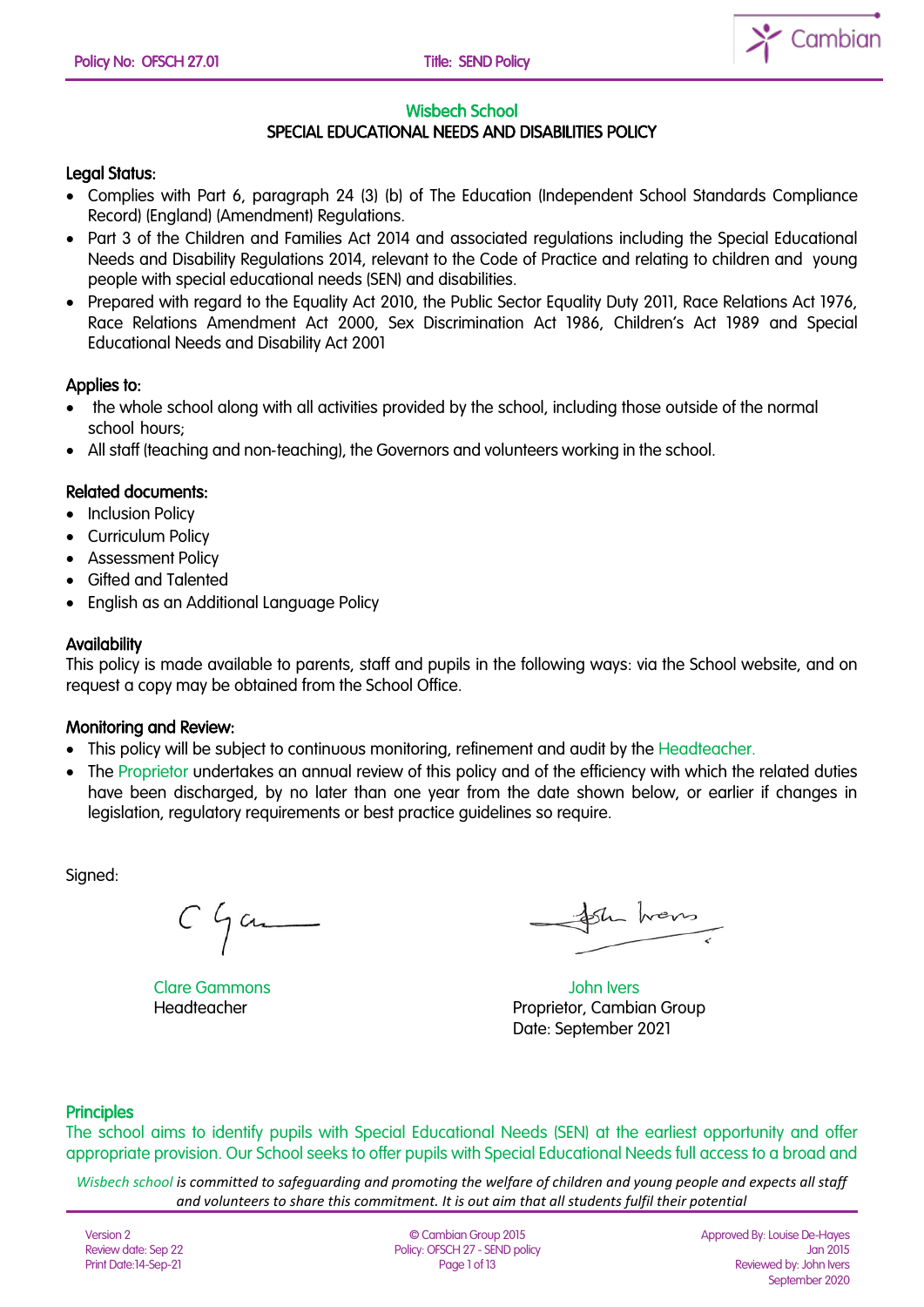

balanced curriculum. There is a whole school approach, which involves all staff, in understanding how children learn and supporting pupils with Special Educational Needs. All peripatetic staff are made aware of each pupil's needs. All staff have a responsibility to differentiate lessons to cater for individual learning needs. Parents/guardians and pupils will be involved fully in the process of the planning and delivery of support. It is the policy of Our School that pupils who have been accepted into the school will be offered appropriate support to enable them to access the curriculum effectively and fulfil their potential. We are an inclusive school, determined to meet the needs of all our pupils. Our school has a clear approach to identifying and responding to SEN. We recognise the benefits of early identification – identifying need at the earliest point and then making effective provision improves long-term outcomes for the child or young person. All our pupils will have access to a broad and balanced curriculum. The National Curriculum Inclusion Statement states that teachers will set high expectations for every pupil, whatever their prior attainment. Teachers at our school will use appropriate assessment to set targets which are deliberately ambitious. We will identify potential areas of difficulty will be identified and addressed at the outset. Lessons will be planned to address potential areas of difficulty and to remove barriers to pupil achievement.

By planning in this way, our pupils with SEN and disabilities will be able to study the full national curriculum. The quality of teaching for pupils with SEN, and the progress made by pupils, will be a core part of our school's performance management arrangements and its approach to professional development for all teaching and support staff. School leaders and teaching staff, including the SENCO, will identify any patterns in the identification of SEN, both within our school and in comparison with national data, and use these to reflect on and reinforce the quality of teaching. The identification of SEN will be built into the overall approach to monitoring the progress and development of all pupils.

## **Interpretation**

As part of its commitments under articles 7 and 24 of the United Nations Convention of the Rights of Persons with Disabilities, the UK Government is committed to inclusive education of disabled children and young people and the progressive removal of barriers to learning and participation in mainstream education. The Children and Families Act 2014 secures the general presumption in law of mainstream education in relation to decisions about where children and young people with SEN will be educated and the Equality Act 2010 provides protection from discrimination for disabled people. Independent schools are required to follow the *Special educational needs* and disability code of practice: 0 to 25 years: Statutory guidance for organisations who work with and support children and young people with special educational needs and disabilities (DfE and Department for Health: 2014).

A pupil has SEN where their learning difficulty or disability calls for special educational provision, namely provision different from or additional to that normally available to pupils of the same age. Making higher quality teaching normally available to the whole class is likely to mean that fewer pupils will require such support. Within the context of the pupils who might require additional support at our school include:

- pupils with specific learning differences e.g. dyslexia, dyspraxia
- the aifted and talented
- pupils with hearing and/or visual impairment
- pupils with specific physical and medical conditions

The following are quotes from famous dyslexics;

"I see some things clearer than other people do because I have to simplify things to help me and that has helped others." Richard Branson

"Writing and spelling were always terribly difficult for me. I was an extraordinarily bad speller and have remained so until this day." Agatha Christie

## "The secret of getting ahead is getting started." Agatha Christie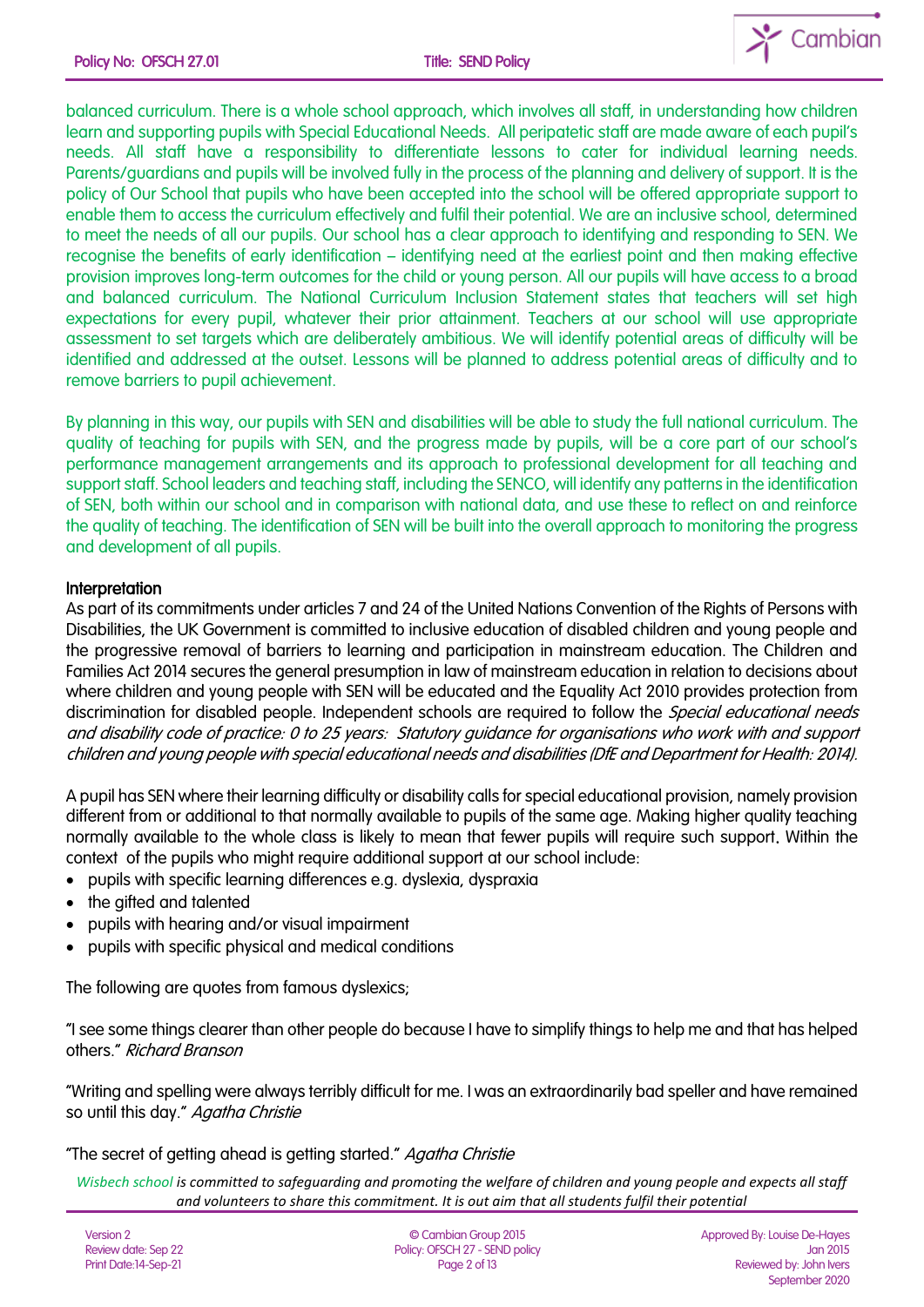

"If you can dream it, you can do it." Walt Disney

"I am not discouraged because every wrong attempt discarded is another step forward." Thomas Edison

"Everybody is a genius. But if you judge a fish by its ability to climb a tree, it will live its whole life thinking it's stupid." Albert Einstein

"I barely made it through school. I read real slow. But I like to find things that nobody else has found, like a dinosaur egg that has an embryo inside. Well, there are 36 of them in the world, and I found 35." Dr. John R. Horner (Palaeontologist)

Our school regularly reviews and evaluates the quality and breadth of the support we can offer or can access for children with SEN or disabilities. We also consider our duties, as they apply to us as an independent school, under The Equality Act 2010. We give careful consideration in advance to what disabled children and young people we can accommodate in our independent school. Our academic and pastoral sub-committee has specific oversight of our school's arrangements for SEN and disability. School leaders will regularly review how expertise and resources used to address SEN can be used to build the quality of whole-school provision as part of their approach to school improvement.

## Equality Act 2010

Our school has a duty under the Equality Act 2010 towards individual disabled children and young people. We will make reasonable adjustments, including the provision of auxiliary aids and services for disabled children, to prevent them being put at a substantial disadvantage. We give prior thought to what disabled children and young people might require and what adjustments might need to be made to prevent that disadvantage. Our school has a duty to prevent discrimination, to promote equality of opportunity and to foster good relations.

## Aims and Objectives

Our school's Special Educational Needs policy provides a framework for the provision of teaching and support for pupils with learning difficulties. The framework refers to entitlement, access and partnership. Although we aim to make provision for identified Special Educational Needs, it may not always be possible to do so within the school's resources. In such cases the Headteacher and the pupil's parents would be informed. Where a concern has been raised, any special needs or disabilities will be identified at the earliest possible opportunity. The assessment process will involve partnership with all those concerned with the pupil, including parents/carers, teachers and other professionals. The pupil's views will also be sought. The aims of this policy are:

- to create an environment that meets the special educational needs of each pupil;
- to ensure that the special educational needs of pupils are identified, assessed and provided for;
- to make clear the expectations of all partners in the process;
- to identify the roles and responsibilities of staff in providing for pupil's special educational needs;
- to enable all pupils to have full access to all elements of the school curriculum;
- to ensure that parents are able to play their part in supporting their pupil's education;
- to ensure that our pupils have a voice in this process.

In order to meet these aims, our objectives are:

- to ensure pupils with learning needs are identified as early as possible;
- to assess the pupil to identify specific areas of difficulty;
- to ensure all peripatetic staff are aware of the pupil's needs and are able to meet those needs within the school setting;
- to ensure pupils' records include information relating to their individual needs, interventions and outcomes;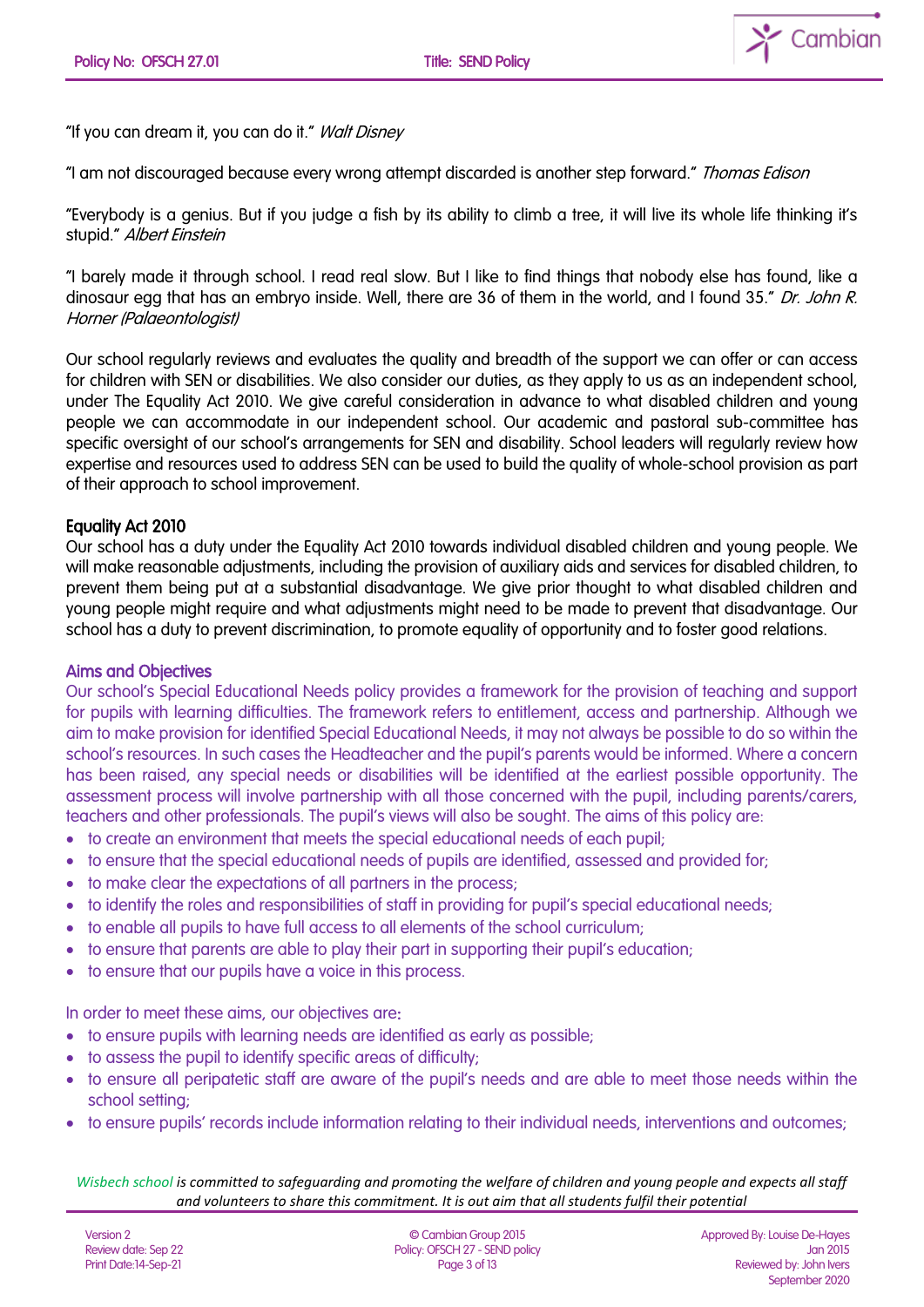

- to assist staff in modifying curriculum to meet the pupil's needs within the classroom and provide training programmes when required;
- to ensure that no pupil with learning needs or disability is discriminated against on the basis of his/her disability;
- to work in partnership with parents, guardians and the pupil themselves in providing appropriate support and advice.

## Admission Arrangements

Pupils entering the school will normally have a baseline assessment. This includes English, Mathematics and Cognitive Abilities. If a pupil has already been identified as having learning needs, relevant reports should be brought to the family interview. If necessary the SENCo or a member of the SEND team will meet the pupil and talk to parents. Pupils are admitted to the school at the discretion of the Headteacher. Pupils with additional needs will be admitted if the school can offer appropriate support. However, every effort will be made to accommodate a pupil with Learning Needs.

### Special Educational Needs Co-ordinator (SENCo) Also please refer to the SENCo job description.

The Headteacher has appointed a co-ordinator for special educational needs known as a Special Education Needs Co-ordinator (SENCo). The current SENCo is Naomi Flaherty There is also a Special Education Needs and Disabilities (SEND) team in place to help oversee the needs of pupils throughout the whole school. It is the responsibility of the SENCo to oversee this team and to co-ordinate the operation of the Special Educational Needs Policy. The SENCO who has an important role to play in determining the strategic development of SEN policy and provision in our school has day-to-day responsibility for the operation of SEN policy and co-ordination of specific provision made to support individual pupils with SEN, including those who have EHC plans.

### The SENCO:

- provides professional guidance to colleagues and will work closely with staff, parents and other agencies
- will be aware of the provision in the Local Offer and be able to work with professionals providing a support role to families to ensure that pupils with SEN receive appropriate support and high quality teaching.
- designs and monitors the personal learning plans;
- oversees the records for all pupils with special educational needs;
- maintains the school's SEND and EAL lists;
- liaises with and advising fellow staff;
- liaises with parents of pupils with special educational needs;
- works with external agencies, professionals and specialist tutors as appropriate;
- monitors Individual Educational Plans, as and when required;
- supporst staff in developing strategies to meet effectively the learning needs of all pupils at our school;
- Provides high quality training for teachers and LSAs to support pupils well-being.

#### Learning Support Assistants (LSA)

We also use LSAs who are timetabled termly to work with various pupils either individually or in the classroom. Teachers and LSAs hold regular weekly meetings to discuss pupils learning and to plan next steps. This includes which children will be focused on and allow time for both staff and LSAs to plan provision and differentiation for those children to ensure that they extend their learning beyond the completion of work. We believe that good collaboration between teachers and support staff is essential to ensure maximum progress for our pupils. As part of inclusion we believe that pupils should receive assistance with their peers within their classrooms, therefore as much as possible the majority of our pupils receive assistance during normal lesson times within their normal classroom setting in order that they can access the curriculum along with the rest of their class.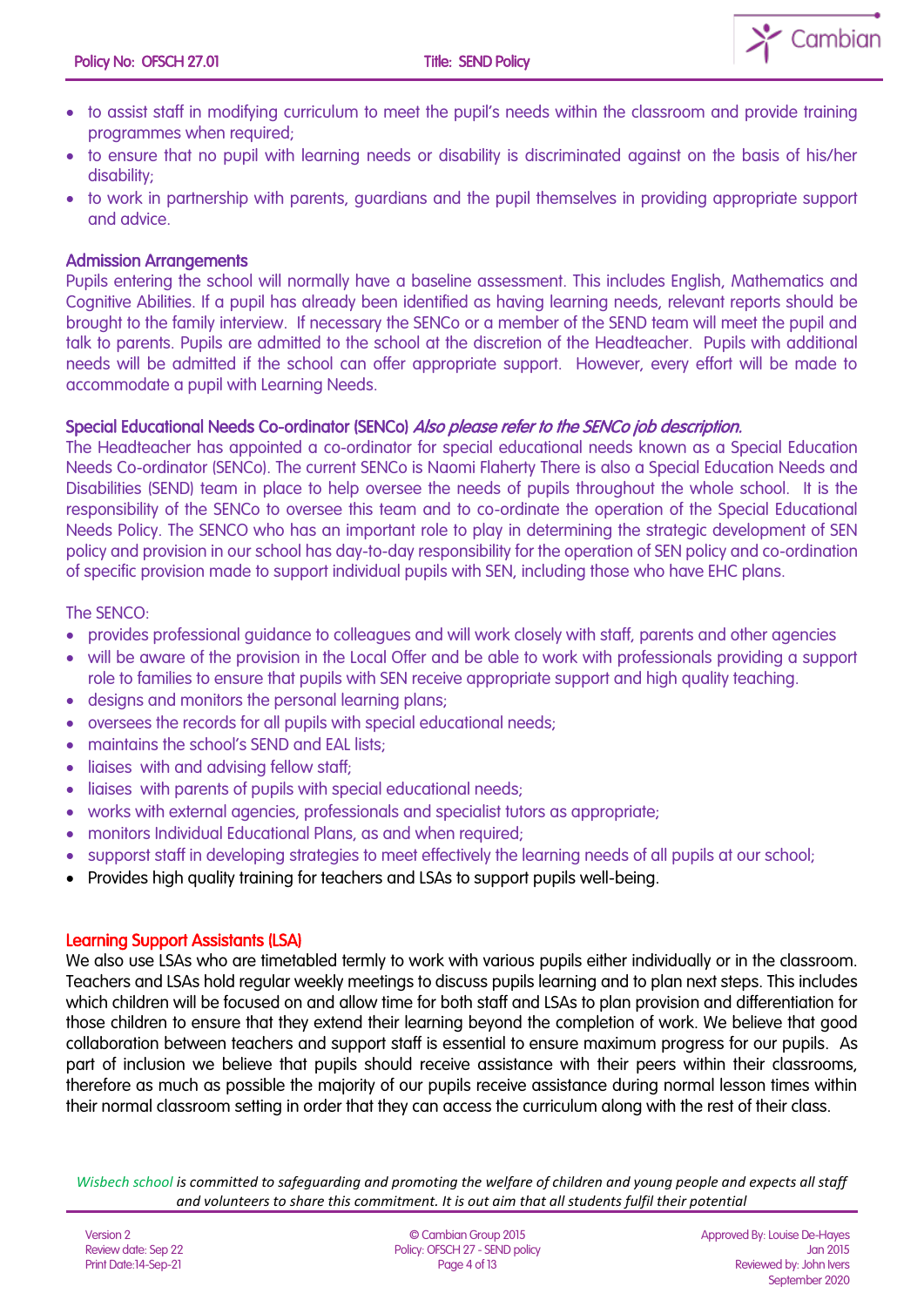

# What Wisbech School does

In practical situations of our school we do what is necessary to enable children and young people to develop, learn, participate and achieve the best possible outcomes. Our school recognises emerging difficulties arising with young people and respond promptly. We understand parents know their children best and we place stress great importance when parents express concerns about their child's development. We listen to and address any concerns raised by children themselves.

The model of action and intervention in our school, a graduated approach to help children who have Special Educational Needs. Ur approach recognises that there is a continuum of special educational needs and that. Where necessary, increasing specialist expertise should be brought to bear on the difficulties that a child or young person may be experiencing. We are following the current guidance for by using this graduated approach (which replaces School Action and School Action Plus) to identify and support our children with Special Educational Needs. In our school, the graduated approach is led and co-ordinated by the SENCO. Where we identify a child as having SEN in our school, we take action to remove barriers to learning and put effective special educational provision in place. The support provided takes the form of a four-part cycle through which earlier decisions and actions are revisited, refined and revised with a growing understanding of the pupil's needs and of what supports the pupil I making good progress and securing good outcomes. This is known as the graduated approach. It draws upon more detailed approaches, more frequent review and more specialist expertise in successive cycles in order to match interventions to the SEN of children and young people.

Where a child who has an Education, Health and Care (EHC) Plan needs joins our school, we will always consult with parents and, where appropriate, the Local Authority to ensure that the required curriculum is provided for as set out in the Education, Health and Care (EHC) Plan, including the full National Curriculum if this is specified. We will also co-operate with the Local Authority to ensure that relevant reviews, including the annual review, are carried out as required by regulation and best practice. The school will make reasonable adjustments to meet the needs of children with an EHC Plan. Any additional services that are needed to meet the requirements of the EHC Plan or additional services such as dyslexic tuition will be subject to charge. This will be either directly to the parents, or the Local Authority if they are responsible for the fees and our school is named in the Education, Health and Care (EHC) Plan.

We have arrangements in place to support children with SEN or disabilities. We have developed a clear approach to identifying and responding to SEN. We recognise the benefits of early identification, identifying need at the earliest point, and then making effective provision, improves long-term outcomes for children. We have a focus on inclusive practice and removing barrier to learning, therefore special educational provision in our school is underpinned by high quality teaching which is differentiated and personalised, and is compromised by anything less. It is our aim to know precisely where children with SEN are in their learning and development. We:

- ensure decisions are informed by the insights of parents and those of children themselves;
- have high ambitions and set stretching targets for them;
- track their progress towards these goals;
- keep under review the additional or different provision that is made for them;
- promote positive outcomes in the wider areas of personal and social development, and
- ensure that the approaches used are based on the best possible evidence and are having the required impact on progress.

Teachers are responsible and accountable for the progress and development of the pupils in their class, including where pupils access support from teaching assistants or specialist staff. High quality teaching, differentiated for individual pupils, is the first step in responding to pupils who have or may have SEN. Additional intervention and support cannot compensate for a lack of good quality teaching. Our school will regularly and carefully review the quality of teaching for all of our pupils, including those at risk of underachievement. This includes reviewing and, where necessary, improving, teachers' understanding of strategies to identify and support vulnerable pupils and their knowledge of the SEN most frequently encountered. In deciding whether to make special educational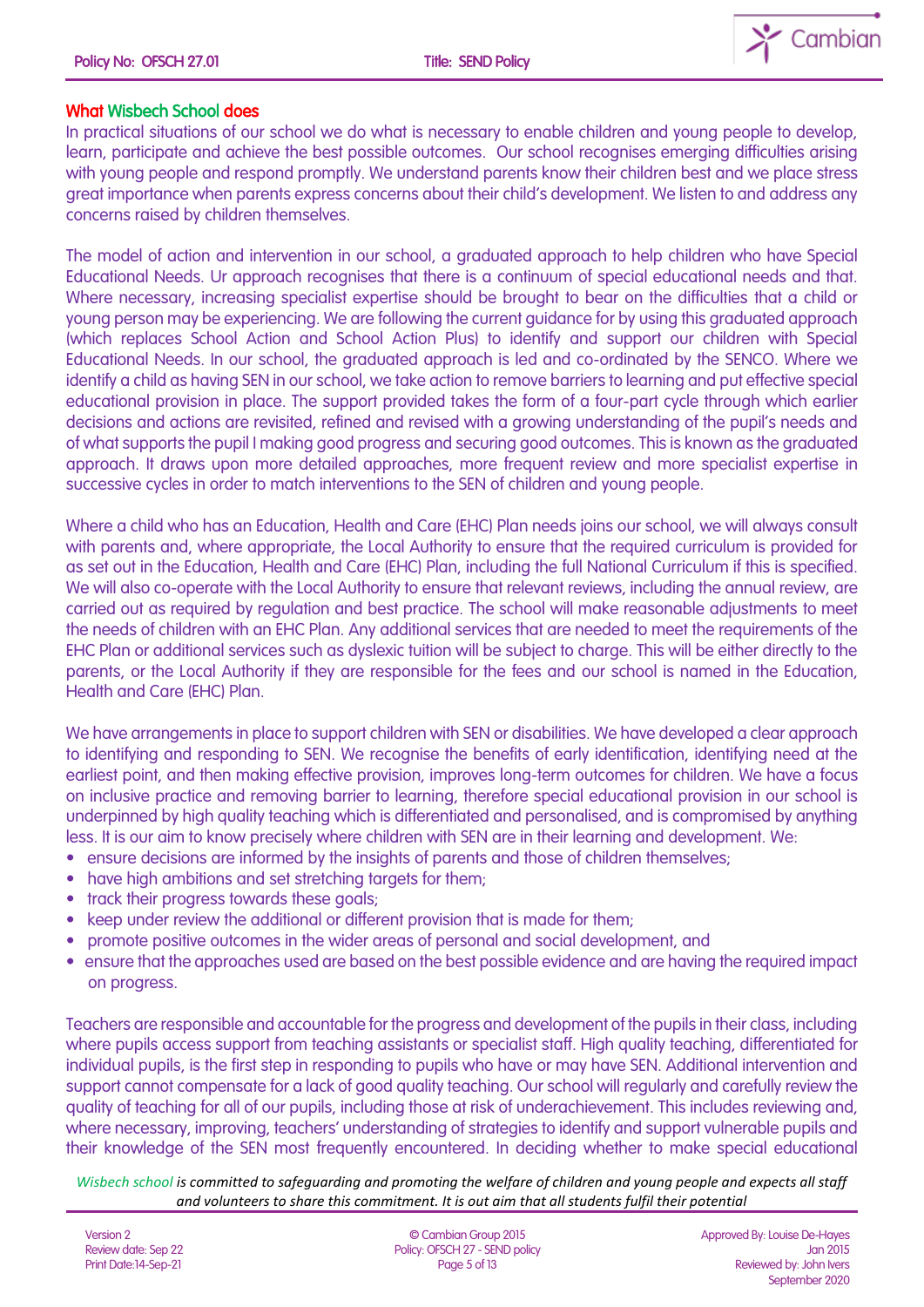

provision, the teacher and school SENCO will consider all of the information gathered from within our school about the pupil's progress, alongside national data and expectations of progress. This will include high quality and accurate formative assessment, using effective tools and early assessment materials. For higher levels of need, our school will have arrangements in place to draw on more specialised assessments from external agencies and professionals.

This information gathering will include an early discussion with the pupil and their parents. These early discussions with parents will be structured in such a way that they develop a good understanding of the pupil's areas of strength and difficulty, the parents' concerns, the agreed outcomes sought for the child and the next steps. A short note of these early discussions will be added to the pupil's record on our school information system and given to the parents. Furthermore we will also tell parents and young people about the local authority's information, advice and support service. Consideration of whether special educational provision is required will start with the desired outcomes, including the expected progress and attainment and the views and wishes of the pupil and their parents. This will then help determine the support that is needed and whether it can be provided by adapting our school's core offer or whether something different or additional is required. However where support is provided, a clear date for reviewing progress will be set and the parent, pupil and teaching staff will each be clear about how they will help the pupil attain the expected outcomes. The overriding purpose of this early action is to help the pupil achieve the identified outcomes and remove any barriers to learning. Where it is decided that a pupil does have SEN, the decision will be recorded in our school records and the pupil's parents must be formally informed that special educational provision is being made

# Use of data and record keeping

Our school has developed its own approach to record keeping in line with the requirements of the Data Protection Act 1998. The provision made for pupils with SEN will be recorded accurately and kept up to date. As part of any inspection, both Ofsted and ISI will expect to see evidence of pupil progress, a focus on outcomes and a rigorous approach to the monitoring and evaluation of any SEN support provided. Ofsted and ISI publish more detail about their expectations in their inspection guidelines. Our school will particularly record details of additional or different provision made under SEN support. This will form part of regular discussions with parents about the child's progress, expected outcomes from the support and planned next steps. They will ensure that they have accurate information to evidence the SEN support that has been provided over the pupil's time in the school, as well as its impact. A local authority that is considering or is carrying out an assessment of the pupil's needs will wish to review such information. We use our information system to monitor the progress and development of all pupils. Details of SEN, outcomes, teaching strategies and the involvement of specialists will be recorded as part of this overall approach. Our school will readily share this information with parents. It will be provided in a format that is accessible (for example, a note setting out the areas of discussion following a regular SEN support meeting or tracking data showing the pupil's progress together with highlighted sections of a provision map that enables parents to see the support that has been provided).

## Improving outcomes: high aspirations and expectations for children and young people with SEN in our school

- All children and young people are entitled to an education that enables them to make progress so that they can:
- achieve their best;
- become confident individuals living fulfilling lives, and
- make a successful transition into adulthood, whether into employment, further or higher education or training

Our school will identify and address the SEN of the pupils that we support. Our school must:

- use our best endeavours to make sure that a child with SEN gets the support they need this means doing everything our school can to meet children and young people's SEN;
- ensure that children and young people with SEN engage in the activities of our school alongside pupils who do not have SEN;
- designate a teacher to be responsible for co-ordinating SEN provision the SEN co-ordinator, or SENCO
- inform parents when they are making special educational provision for a child;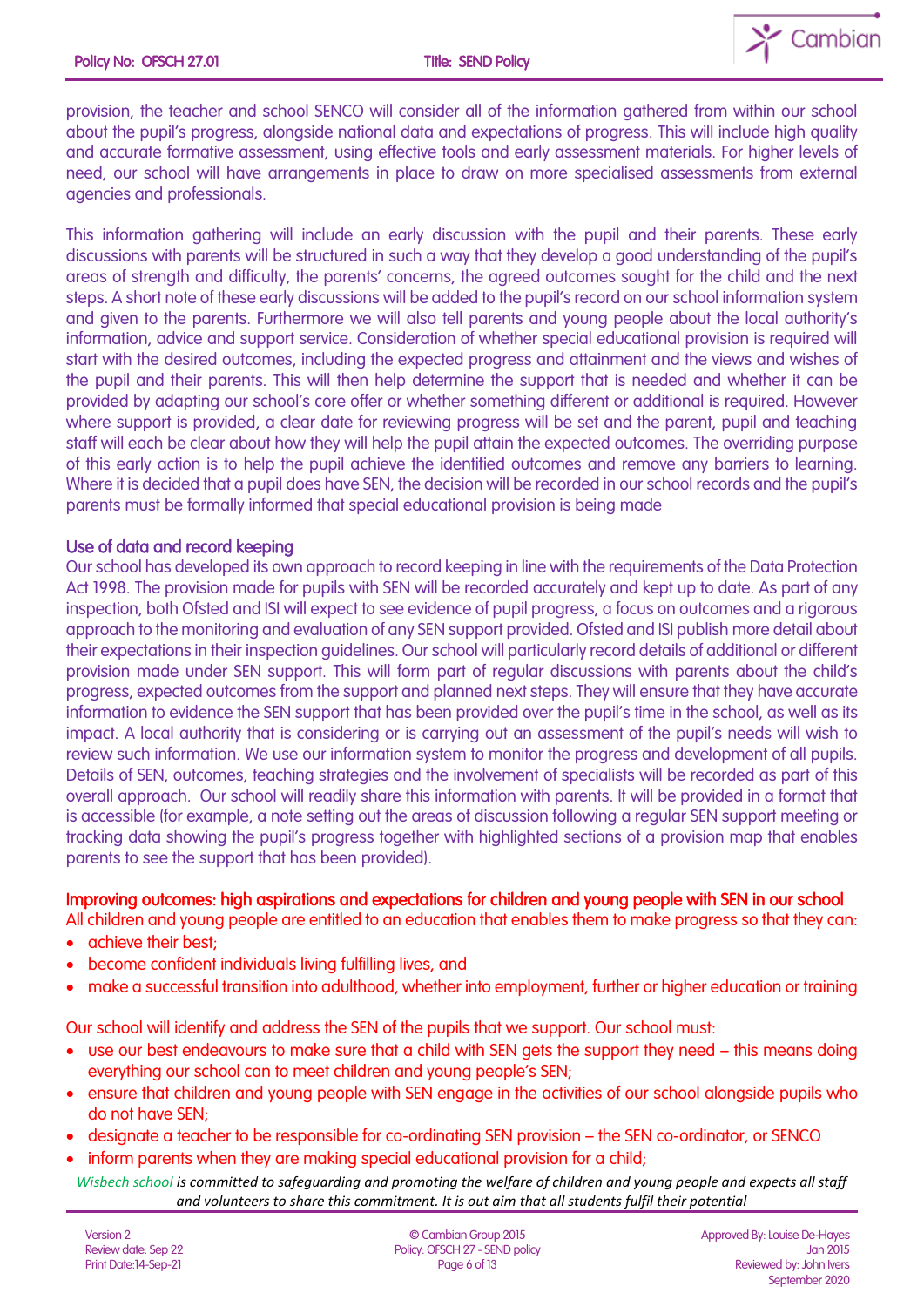

• prepare an SEN information report and our arrangements for the admission of disabled children, the steps being taken to prevent disabled children from being treated less favourably than others in our school, the facilities provided to enable access to our school for disabled children and our accessibility plan showing how we plan to improve access progressively over time.

# Identification of Pupils with Special Educational Needs and Disabilities

The identification of SEN will be built into the overall approach to monitoring the progress and development of all pupils. The quality of teaching for pupils with SEN, and the progress made by pupils, will be a core part of our school's performance management arrangements and its approach to professional development for all teaching and support staff. School leaders and teaching staff, including the SENCO, will identify any patterns in the identification of SEN, both within our school and in comparison with national data, and use these to reflect on and reinforce the quality of teaching. All our pupils will have access to a broad and balanced curriculum. The National Curriculum Inclusion Statement states that teachers will set high expectations for every pupil, whatever their prior attainment. Teachers at Wisbech school will use appropriate assessment to set targets which are deliberately ambitious. We will identify potential areas of difficulty will be identified and addressed at the outset. Lessons will be planned to address potential areas of difficulty and to remove barriers to pupil achievement. By planning in this way, our pupils with SEN and disabilities will be able to study the full national curriculum. Where a pupil is identified as having SEN, our school will take action to remove barriers to learning and put effective special educational provision in place. This SEN support will take the form of a four-part cycle through which earlier decisions and actions are revisited, refined and revised with a growing understanding of the pupil's needs and of what supports the pupil in making good progress and securing good outcomes. This is known as the graduated approach. It draws on more detailed approaches, more frequent review and more specialist expertise in successive cycles in order to match interventions to the SEN of children and young people.

The identification of pupils with special educational needs and disabilities can be:

- on entry when specific needs are identified and recorded as part of the entrance/transition process;
- by staff recognition of a pupil whom they perceive as having difficulties or specific needs in their particular curriculum area;
- by staff referring a pupil who is experiencing emotional/behavioural problems;
- through discussion with external professionals such as. doctors, counsellors, therapists and also
- through concern expressed by parents (recorded on the parental meeting record form).

Our school will assess each pupil's current skills and levels of attainment on entry, building on information from previous settings and key stages where appropriate. At the same time, we will consider evidence that a pupil may have a disability under the Equality Act 2010 and, if so, what reasonable adjustments may need to be made for them. Class and subject teachers, supported by the senior leadership team, will make regular assessments of progress for all pupils. These assessments will seek to identify pupils making less than expected progress given their age and individual circumstances. This can be characterised by progress which:

- is significantly slower than that of their peers starting from the same baseline
- fails to match or better the child's previous rate of progress
- fails to close the attainment gap between the child and their peers
- widens the attainment gap

It can include progress in areas other than attainment – for instance where a pupil needs to make additional progress with wider development or social needs in order to make a successful transition to adult life. The first response to such progress will be high quality teaching targeted at their areas of weakness. Where progress continues to be less than expected the class or subject teacher, working with the SENCO, will assess whether the child has SEN. While informally gathering evidence (including the views of the pupil and their parents) our school will not delay in putting in place extra teaching or other rigorous interventions designed to secure better progress, where required. The pupil's response to such support can help identify their particular needs. For some children,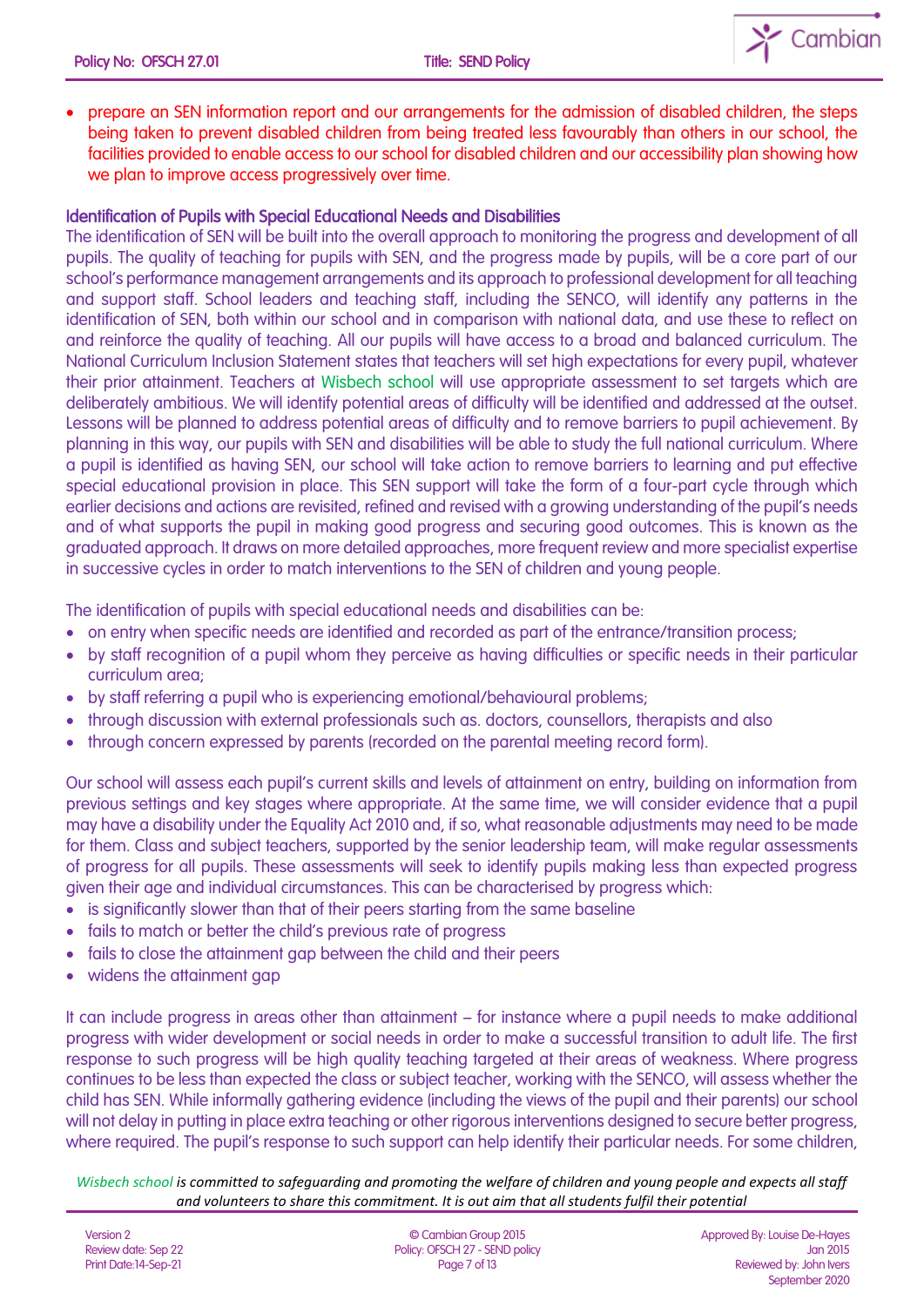

SEN can be easily identified at an early age. However, for other children and young people difficulties become evident only as they develop. All those who work with children and young people will be alert to emerging difficulties and respond early. In particular, parents know their children best we place great importance when parents express concerns about their child's development. Additionally we will also listen to and address any concerns raised by children and young people themselves.

Our school will always be alert to other events that can lead to learning difficulties or wider mental health difficulties, such as bullying or bereavement. Such events will not always lead to children having SEN but it can have an impact on well-being and sometimes this can be severe. Wisbech school will ensure that we make appropriate provision for a child's short-term needs in order to prevent problems escalating. Where there are long-lasting difficulties our school shall consider whether the child might have SEN. Whilst slow progress and low attainment do not necessarily mean that a child has SEN and will not automatically lead to a pupil being recorded as having SEN, they may be an indicator of a range of learning difficulties or disabilities. Equally, our school will not assume that attainment in line with chronological age means that there is no learning difficulty or disability. Some learning difficulties and disabilities occur across the range of cognitive ability and, left unaddressed may lead to frustration, which may manifest itself as disaffection, emotional or behavioural difficulties.

Identifying and assessing SEN for children or young people whose first language is not English requires particular care. Our school will look carefully at all aspects of a child or young person's performance in different areas of learning and development or subjects to establish whether lack of progress is due to limitations in their command of English or if it arises from SEN or a disability. However difficulties related solely to limitations in English as an additional language are not classed as SEN. When reviewing and managing special educational provision the broad areas of need and support our school will review how well-equipped we are to provide support across these areas. This gives an overview of the range of needs that will be planned for. The purpose of identification is to work out what action we will need to take, and crucially not to fit a pupil into a category. In practice we recognise individual children or young people often have needs that cut across all these areas and their needs may change over time. For instance speech, language and communication needs can also be a feature of a number of other areas of SEN, and children and young people with an Autistic Spectrum Disorder (ASD) may have needs across all areas, including particular sensory requirements. A detailed assessment of need will ensure that the full range of an individual's needs is identified, not simply the primary need. The support provided to an individual will always be based on a full understanding of their particular strengths and needs and seek to address them all using well-evidenced interventions targeted at their areas of difficulty and where necessary specialist equipment or software.

Children and young people with speech, language and communication needs (SLCN) have difficulty in communicating with others. This may be because they have difficulty saying what they want to, understanding what is being said to them or they do not understand or use social rules of communication. The profile for every child with SLCN is different and their needs may change over time. They may have difficulty with one, some or all of the different aspects of speech, language or social communication at different times of their lives. Children and young people with ASD, including Asperger's Syndrome and Autism, are likely to have particular difficulties with social interaction. They may also experience difficulties with language, communication and imagination, which can impact on how they relate to others. Support for learning difficulties may be required when children and young people learn at a slower pace than their peers, even with appropriate differentiation. Learning difficulties cover a wide range of needs. .Specific learning difficulties (SpLD), affect one or more specific aspects of learning. This encompasses a range of conditions such as dyslexia, dyscalculia and dyspraxia.

## Assess

In identifying a child as needing provision which is 'additional to and different from' other learners in the same class, the class teacher, working with the school SENCO, will carry out a clear analysis of the pupil's needs. Before provision is planned for, expected individualised outcomes will be identified. This will draw on the teacher's assessment and experience of the pupil, their previous progress and attainment, as well as information from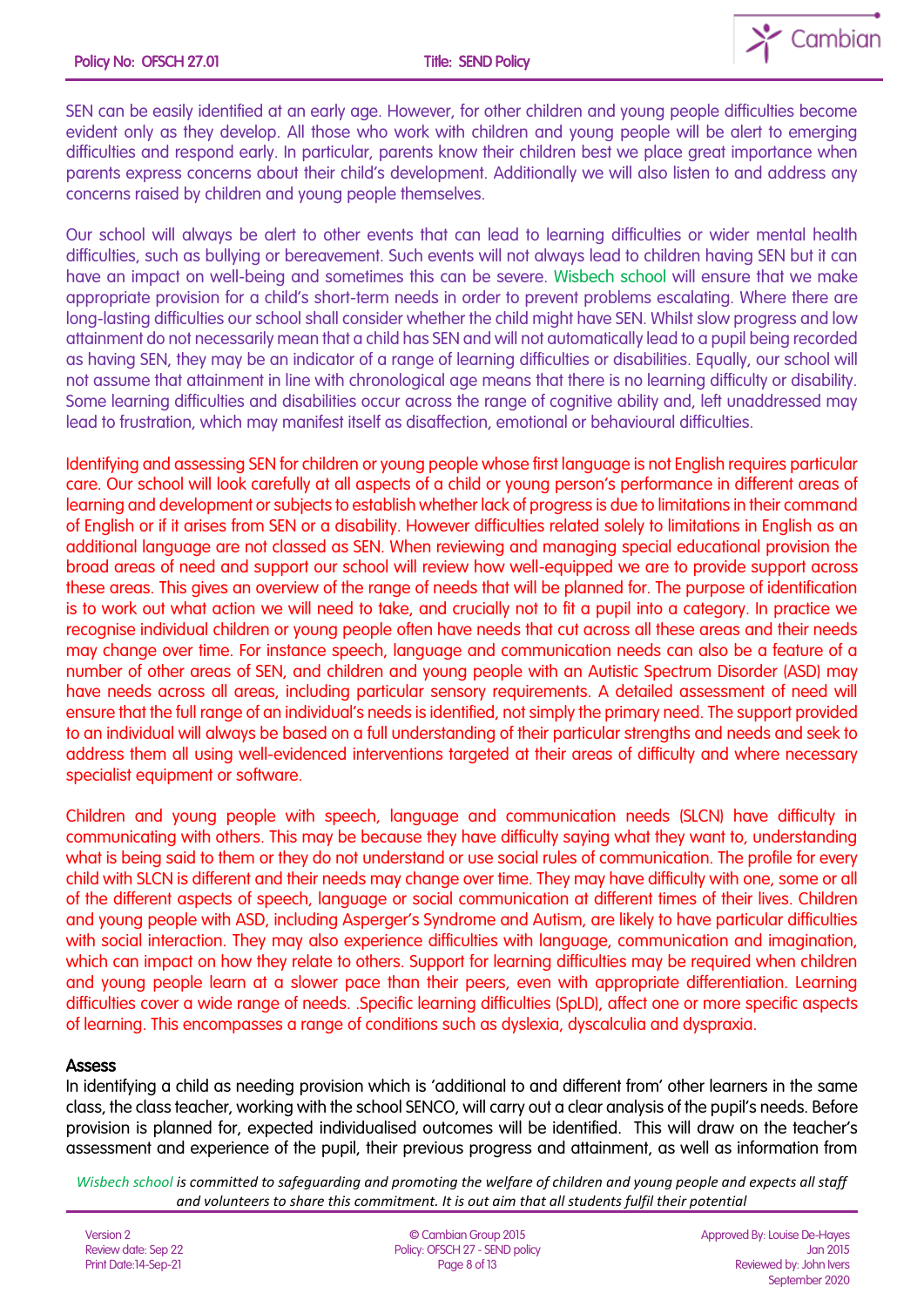

our school's core approach to pupil progress, attainment, and behaviour. It will also draw on other subject teachers' assessments where relevant, the individual's development in comparison to their peers and national data, the views and experience of parents, the pupil's own views and, if relevant, advice from external support services. Our school will take seriously any concerns raised by a parent. These will be recorded and compared to the school's own assessment and information on how the pupil is developing. This assessment will be reviewed regularly. This will help ensure that our support and intervention are tailored to need, barriers to learning are identified and overcome, and that a clear picture of the interventions put in place and their effect is developed. For some types of SEN, the way in which a pupil responds to an intervention can be the most reliable method of developing a more accurate picture of need.

# Plan

When our school has decided to provide a pupil with SEN support, we will then formally update our SEND register and notify parents, although parents will have already been involved in forming the assessment of needs as outlined above. The teacher and the SENCO will agree in consultation with the parent and the pupil the adjustments, interventions and support to be put in place, as well as the expected impact on progress, development or behaviour, along with a clear date for review. All teachers and support staff who work with the pupil will be made aware of their needs, the outcomes sought, the support provided and any teaching strategies or approaches that are required. This will also be recorded on our school's information system. The support and intervention provided will be selected to meet the outcomes identified for the pupil, based on reliable evidence of effectiveness, and will be provided by staff with sufficient skills and knowledge. Parents will be fully aware of the planned support and interventions and, where appropriate, plans will seek parental involvement to reinforce or contribute to progress at home.

# Do

The class or subject teacher will remain responsible for working with the child on a daily basis. Where the interventions involve group or one-to-one teaching away from the main class or subject teacher, they will still retain responsibility for the pupil. They will work closely with any teaching assistants or specialist staff involved, to plan and assess the impact of support and interventions and how they can be linked to classroom teaching. The school SENCO will support the class or subject teacher in the further assessment of the child's particular strengths and weaknesses, in problem solving and advising on the effective implementation of support. Within the graduated approach a programme of intervention and support will be implemented. If this does not enable the child to make satisfactory progress, the SENCO seeks advice from external agencies, which may include an educational psychologist report. Teachers are responsible for tracking each pupil's progress in Literacy and/or Numeracy throughout their time at our school.

#### Review

The effectiveness of the support and interventions and their impact on the pupil's progress will be reviewed in line with the agreed date. The impact and quality of the support and interventions will be evaluated, along with the views of the pupil and their parents. This will feed back into the analysis of the pupil's needs. The class or subject teacher, working with the SENCO, will revise the support in light of the pupil's progress and development, deciding on any changes to the support and outcomes in consultation with the parent and pupil. Parents will have clear information about the impact of the support and interventions provided, enabling them to be involved in planning next steps. Where a pupil has an EHC plan, the local authority must review that plan as a minimum every twelve months.

Within the Assess, Plan, Do and Review cycle, our staff work seamlessly together towards enabling our pupils to reach the outcomes identified during the assessment phase of the process as their learning goals. We make key decisions about the use of the curriculum modifications and interventions are based on whether any chosen additional provision is the best way to move towards the identified outcome.

# Involving Specialists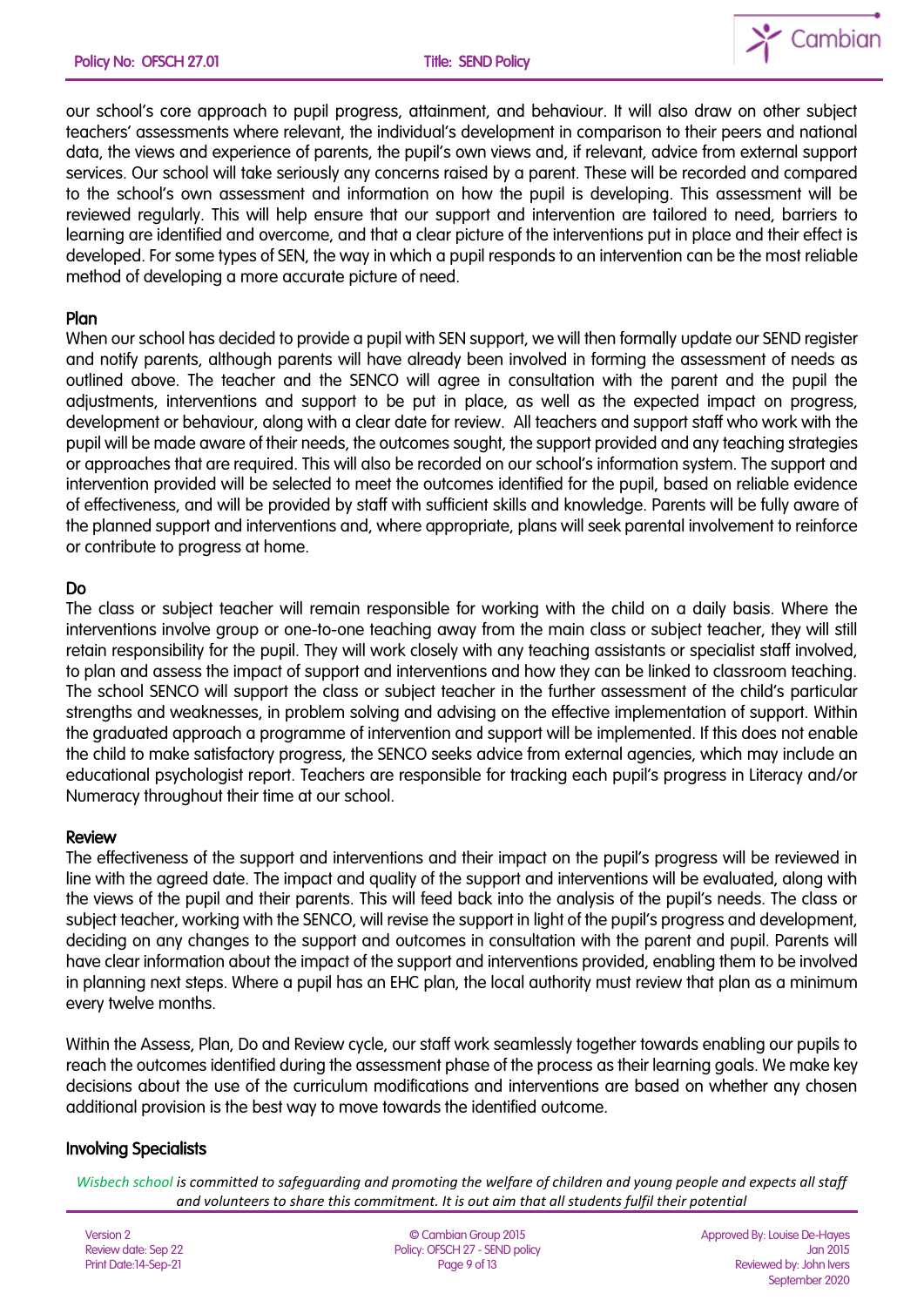

Where a pupil continues to make less than expected progress, despite evidence-based support and interventions that are matched to the pupil's area of need, we will consider to begin involving specialists, including those secured by our school itself or from outside agencies. Our school may involve specialists at any point to advise them on early identification of SEN and effective support and interventions. We will always involve a specialist where a pupil continues to make little or no progress or where they continue to work at levels substantially below those expected of pupils of a similar age despite evidence-based SEN support delivered by appropriately trained staff. The pupil's parents will always be involved and consulted in any decision to involve specialists. The involvement of specialists and what was discussed or agreed will be recorded and shared with the parents and teaching staff supporting the child in the same way as other SEN support. Where our assessments have indicated that support from specialist services is required, it is important that children and young people receive it as quickly as possible. Joint commissioning arrangements will seek to ensure that there are sufficient services to meet the likely need in an area. The Local Offer will set out clearly what support is available from different services and how it may be accessed.

# Provision mapping

Each term a provision map showing the provision of support currently available within the school is drawn up. Interventions are written up for any additional provision that takes place within the year group. These outline details of the provision that is currently taking place. Teachers monitor the pupil's progress and make note of any improvements that can be made or whether the provision should or is necessary to continue. Children have personal targets they are working towards. These are written and reviewed termly (or more regularly if required) in collaboration with the pupils and the parents. Parents should expect to be informed of the targets set for their child. Targets are discussed with the child who is encouraged to participate in decision making, at an appropriate level about future options. Parents are also participate in decision making, at an appropriate level about future options. All staff who are regularly involved with your child in the School are to be aware of the child's targets. We aim for the targets set to be Targets to be S.M.A.R.T.E.R.

| 1. Specific |               | 4. Relevant      |  |
|-------------|---------------|------------------|--|
|             | 2. Measurable | 5. Time bound    |  |
|             | 3. Achievable | 6. Evaluated and |  |
|             |               |                  |  |

Parents will be encouraged to contribute your own ideas about how your child's needs could be met and what helps the child to learn and will be expected to share with the School success when targets are met at home. Parent(s) should try to attend any meeting called by the School to review the targets with at least one review in the year could coinciding with a parents' evenings Generally, such targets focus on three or four key points and information on how these targets will be worked on and with whom. The targets are distributed to the teachers involved in the pupil's learning and parents of the pupil as soon as they are written and have been agreed by all parties. Care will be taken to avoid the four most common weaknesses in setting targets which are:-

- imprecise terminology (with frequent use of phrases such as 'improved reading', 'increased confidence', 'improved self-esteem`);
- failure to indicate which teachers and subjects would be involved;
- lack of pupil involvement;
- failure to link them with other areas of assessment and recording procedures in the school.

Our experience is that the five most frequent strengths of specific focused targets are:

- based on sound knowledge of the pupil;
- taking account of pupil's strengths and interests;
- stating realistic time scales:
- linked to resources in school:
- involving parents at some stage (either in their setting and/or review).

*Wisbech school is committed to safeguarding and promoting the welfare of children and young people and expects all staff and volunteers to share this commitment. It is out aim that all students fulfil their potential* Provision maps are an efficient way of showing all the provision that the school makes which is additional to and different from that which is offered through our school's curriculum. The use of provision maps help our SENCOs

Reviewed.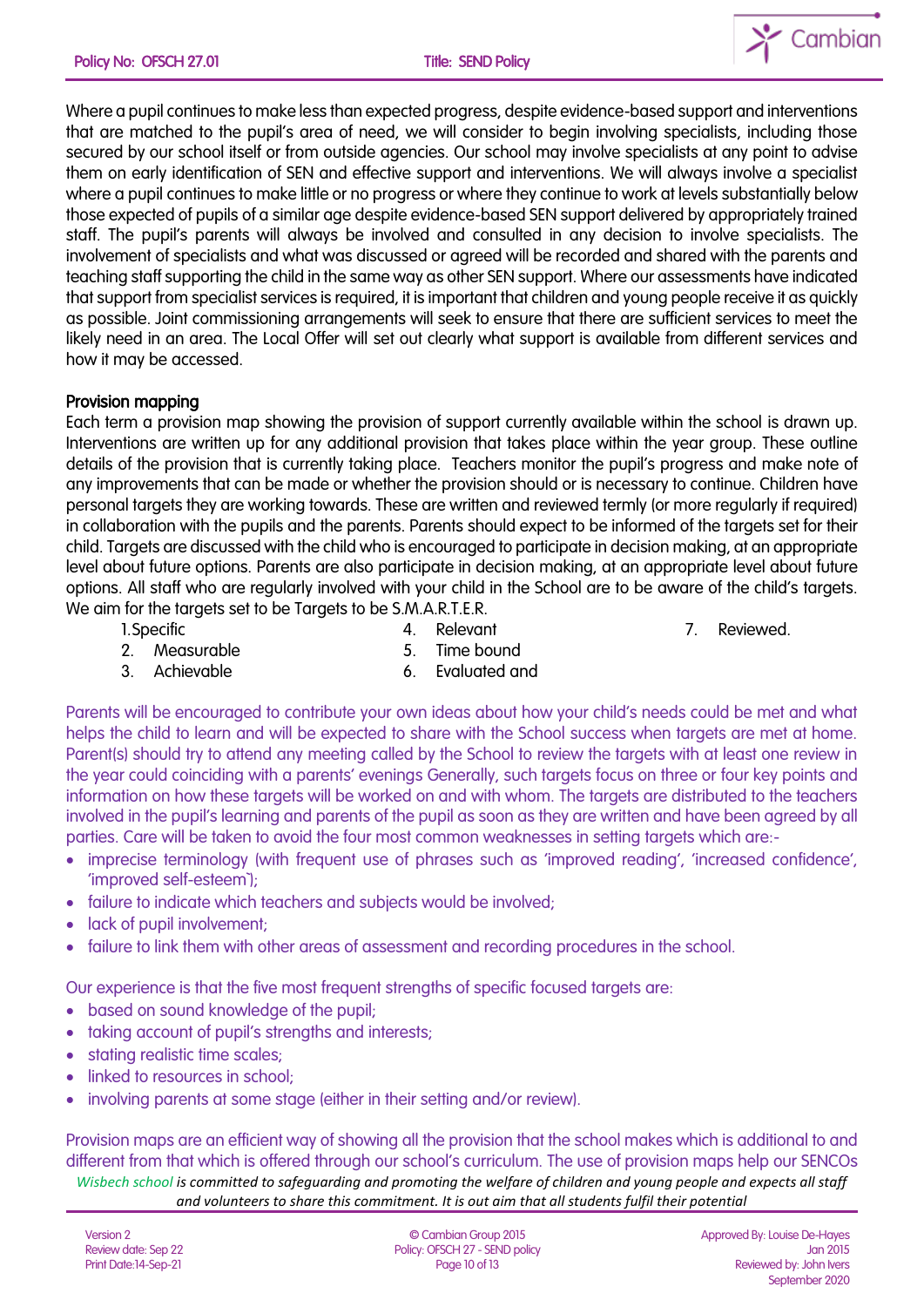

to maintain an overview of the programmes and interventions used with different groups of pupils and provide a basis for monitoring the levels of intervention. Provision management can be used strategically to develop special educational provision to match the assessed needs of pupils across the school, and to evaluate the impact of that provision on pupil progress. Used in this way provision management can also contribute to school improvement by identifying particular patterns of need and potential areas of development for teaching staff. It can help our school to develop the use of interventions that are effective and to remove those that are less so. It can support us to improve our core offer for all pupils as the most effective approaches are adopted more widely across the school.

## **Timetabling**

The amount and type of support offered to a pupil is dependent on need. Our school believes that pupils will not be withdrawn from lessons unless it is necessary to do so. Our school believes that pupils with additional needs should spend as much time as possible in the classroom with the most effective teachers and that removal from class should be avoided wherever possible. We believe that all subjects are important to the pupil's development and that every pupil is entitled to a broad and balanced curriculum. Therefore, timetabled lessons should not be sacrificed for support unless entirely necessary. When a pupil needs to be withdrawn for learning support, every effort is made to ensure that a pupil does not miss core curriculum subjects. Their individual strengths are also taken into account in addition to the advice of staff members and parental requests. Some pupils are withdrawn from a second language in order to ensure extra support is given for English and Maths as appropriate. Some support lessons are also delivered at the same time as the timetabled subject following the same lesson objectives but in a smaller group with a smaller range of abilities.

## Able Pupils

Occasionally a pupil will stand out from their peers as having exceptional abilities. If the need is considered very different from their peer group, the pupil has special needs. In most cases these special abilities can be nurtured within the classroom by differentiation of the curriculum.

#### Emotional and Behavioural Difficulties

Our school caters for pupils with mild emotional and behavioural difficulties primarily through effective pastoral care. The school also provides additional support through a designated school counsellor.

## Support for all pupils in our school

Any pupil is welcome to visit the Learning Support room whether or not they receive special provision. They are welcome to discuss any learning difficulties they may have with a member of the SEND team.

## Access to the Curriculum

All pupils have an entitlement to a broad and balanced curriculum, which is differentiated to enable them to:

- understand the relevance and purpose of learning activities;
- experience levels of understanding and rates of progress that bring feelings of success and achievement.

Teachers use a range of strategies to meet pupil's special educational needs. Lessons have clear learning objectives; we differentiate work appropriately, and we use assessment to inform the next stage of learning. Individual Education Plans, which employ a small-steps approach, feature significantly in the provision that we make in the school. By breaking down the existing levels of attainment into finely graded steps and targets, we ensure that pupils experience success. We support pupils in a manner that acknowledges their entitlement to share the same learning experiences that their peers enjoy. We regularly give the pupils opportunity to work in small groups or in a one-to-one situation within the classroom.

## Partnership with parents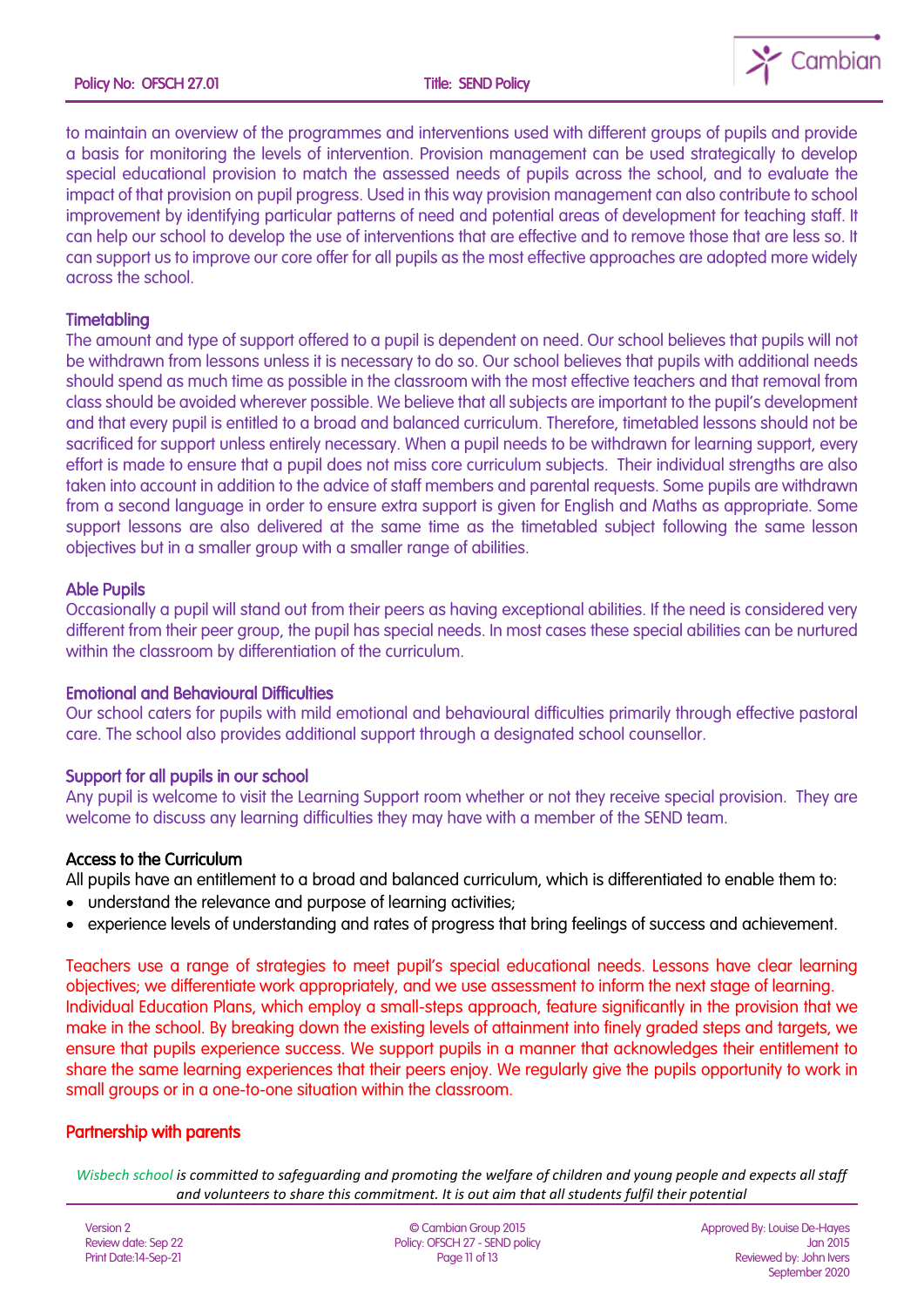

Our school works closely with parents in the support of those pupils with special educational needs. We encourage an active partnership through an on-going dialogue with parents. The Home-School Agreement is central to this. Parents have much to contribute to our support for pupils with special educational needs. Teachers have meetings to share the progress of special needs pupils with their parents. We inform the parents of any intervention, and we share the process of decision-making by providing clear information relating to the education of pupils with special educational needs. Where a pupil is receiving SEN support, we will talk to parents regularly to set clear outcomes and review progress towards them, discuss the activities and support that will help achieve them, and identify the responsibilities of the parent, the pupil and our school. We will meet parents at least three times each year. These discussions can build confidence in the actions being taken by the school, but they can also strengthen the impact of SEN support by increasing parental engagement in the approaches and teaching strategies that are being used.

Finally, they can provide essential information on the impact of SEN support outside school and any changes in the pupil's needs. These discussions will be led by a teacher with good knowledge and understanding of the pupil who is aware of their needs and attainment. This will usually be the class teacher or form tutor, supported by the school SENCO. It will provide an opportunity for the parent to share their concerns and, together with the teacher, agree their aspirations for the pupil. Conducting these discussions effectively involves a considerable amount of skill. As with other aspects of good teaching for pupils with SEN, our school will ensure that teaching staff are supported to manage these conversations as part of professional development.

These discussions will need to allow sufficient time to explore the parents' views and to plan effectively. Meetings will, wherever possible, be aligned with the normal cycle of discussions with parents of all pupils. They will, however, be longer than most parent-teacher meetings. The views of the pupil will be included in these discussions. This could be through involving the pupil in all or part of the discussion itself, or gathering their views as part of the preparation. A record of the outcomes, action and support agreed through the discussion will be kept and shared with all the appropriate school staff. This record will be given to the pupil's parents. The school's management information system will be updated as appropriate.

#### Pupil participation

In our school we encourage pupils to take responsibility and to make decisions. This is part of the culture of our school and relates to pupils of all ages. Pupils are involved at an appropriate level in setting targets in their IEPs and in the termly IEP review meetings. Pupils are encouraged to make judgements about their own performance against their IEP targets. We recognise success here as we do in any other aspect of school life.

#### Monitoring and evaluation

The SENCo or SEND team leader supports teachers, where necessary, in drawing up IEPs for pupils. The SEND team hold meetings to review the work of the school in this area. The Headteacher reviews this policy annually and considers any amendments in the light of the annual review findings.

#### Staffing and resources

A range of teaching resources are used to enhance learning and memory. These include ICT facilities. Teachers are supported by the Teaching Assistant (TA) and where needed the Learning Support Assistant (LSA).

#### **Complaints**

Parents are encouraged to discuss any concerns with the pupil's class teacher, SENCo, relevant SEND leader or the Headteacher.

## Disability Discrimination Act

The whole raison d'être of our school is whenever possible to provide for pupils who have a disability - albeit a